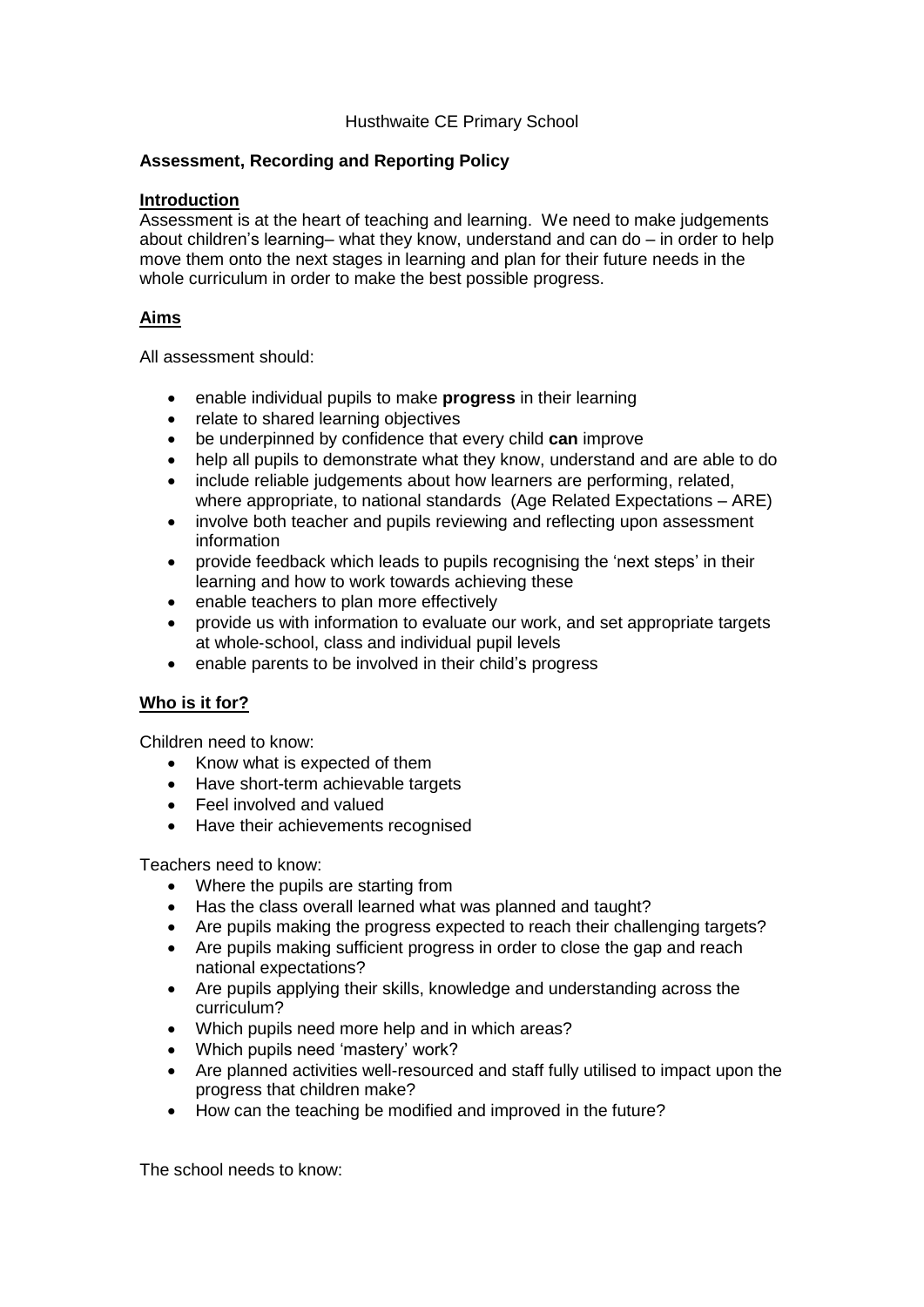- If pupils are making the progress required for them to reach or exceed their targets
- If there are any problems with particular children, groups or cohorts
- How the school compares with other similar schools, nationally
- What aspects of teaching and the curriculum need to be developed and strengthened to meet the needs of all the children.
- The progress and standards across the school, for cohorts, groups of leaners (Boys/Girls, EAL, SEN, FSM, PP, LAC) and individuals.
- The impact of interventions a child/children may have received.
- What to inform the governing body of in relation to the school's progress, standards and areas for development.

Parents need to know:

- How much progress their child is making
- If their child has any specific problems
- What the school is doing to help a child with specific problems
- What they can do to help their child make progress

### **Assessment will be used in the following ways:**

- **Formative** the information gained forms or affects the next learning experience
- **Diagnostic** finding out what attitudes, knowledge, understanding and or skills are not properly embedded or acquired and are therefore preventing pupils making the expected progress
- **Evaluate** informing the strategic planning and the direction of the whole school by evaluating the impact of planning, teaching and the curriculum on pupils' achievements. Gathering a range of information about the performance of individuals, groups of pupils, cohorts, key stages and whole school information so that it can be used to inform target setting at a range of levels
- **Summative** systematic recording of information which provides a summary of where the pupils are working at, at a point in time

### **Organisation**

Assessment takes many forms

- Observation (passive or interactive) watching children on task with specific objectives in mind
- Observation of children individually, in small group interactive situations, whole class situations, interactions with adults, structured and unstructured activities, activities covering a variety of curriculum areas
- Questioning/discussion with the children
- Photographing/recording children's work
- Marking and feedback of written work according to the policy
- Teacher devised tests for areas such as spelling/tables
- Statuary, formal assessments, Reception Profile (baseline and end of year), Y1 phonics screening, SATs at end of KS1 and 2
- Non-statuary tests eg. PUMA, NFER tests, reading tests
- Moderating assessment within school
- Moderating assessment with other schools

### **When?**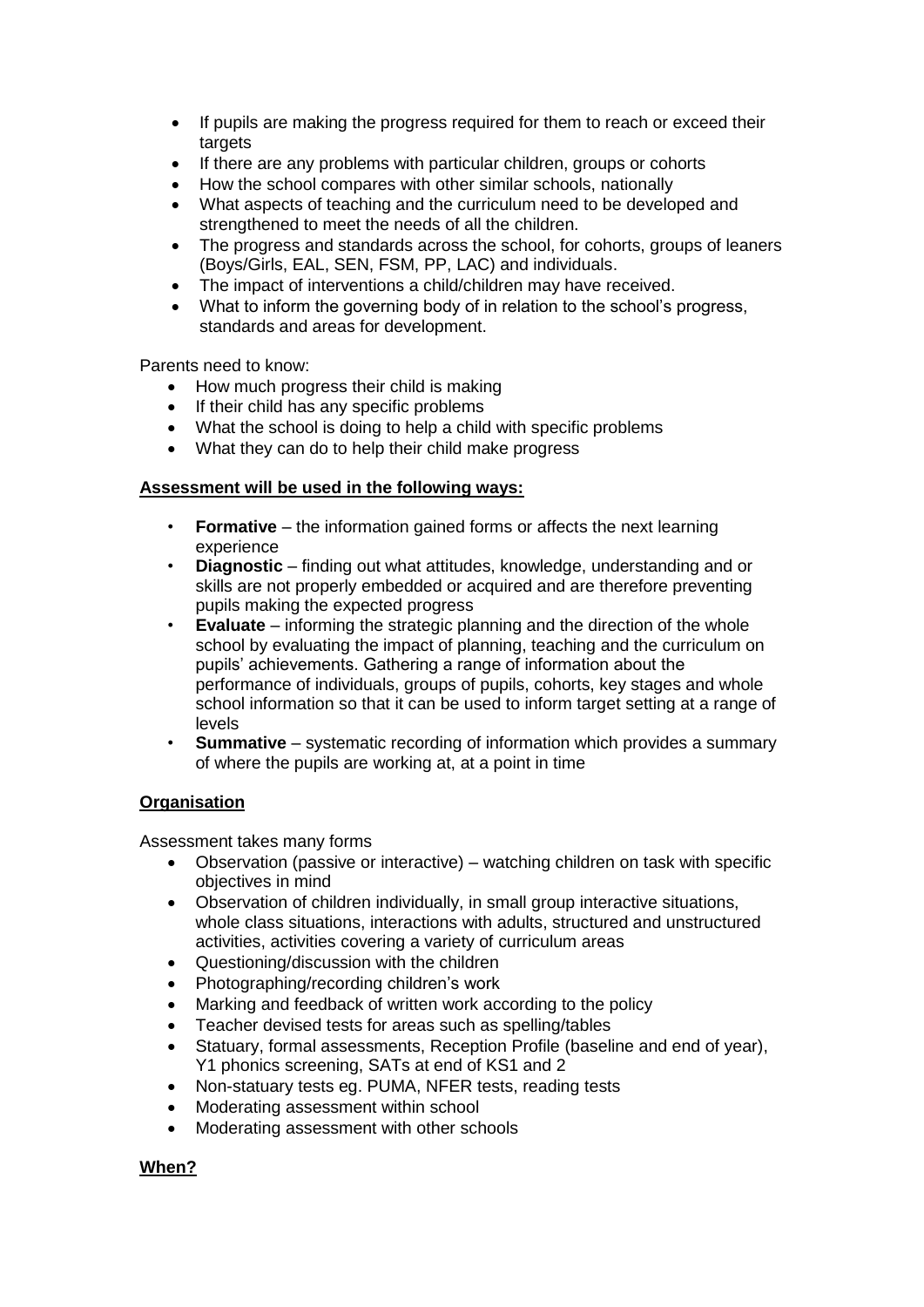### **Daily Assessments**

Assessments will be made daily through observations, questioning, marking and feedback in each lesson. These will be recorded in pupils' books and annotated on planning.

Daily assessments will:

- Identify next steps in learning in order to ensure that all pupils make rapid and sustained progress
- Inform planning at short and medium term levels<br>• Inform the teaching approach
- Inform the teaching approach
- Inform the grouping of pupils
- Inform the deployment of staff
- Inform the choice of resources
- Be useful when talking to other teachers/SENCO/other support staff when identifying particular problems

#### **Half termly assessments**

Assessments against National Curriculum Assessment Criteria will:

- Be highlighted on assessment grids in the back of children's books when evidence is seen in children's work e.g. independent writing, independent maths problem solving tasks
- Be recorded on O'Track half-termly

Children will be recorded on the system using the following key against Age Related Expectations:

- B Below (the age range the children are working in is recorded)
- B Beginning
- W1 Working towards achieving 25% of objectives
- W2 Working towards achieving 50% of objectives
- W3 Working towards achieving 75% of objectives
- A At achieving 95-100% of objectives
- M Mastery using the objectives in a range of ways to show in-depth understanding
- E Exceeding and dipping into the next year's objectives

*NB*

*Very few children will be exceeding by the end of the year as mastery takes many forms The majority of children will start each year as 'Beginning' as new objectives are introduced*

Optional SATs will be used in years 3-5 termly to support teacher assessment judgements and diagnostically to inform future planning

EYFS judgements made for each child in each area of learning – completed on O-Track for (Autumn 1) and end of each term (Dec, Mar, Jun). This follows on from formal baseline procedures – the school currently uses the CEM Base materials

In the other subjects an assessment is made at the end of a unit of work against statements in the relevant schemes of work and recorded as children performing above, below or at age related expectations. These are then passed to subject coordinators to analyse and report on trends in their subject.

### **End of Key Stage Assessments**

Mandatory tests take place at the end of KS1 and 2 and focus upon the children's responses to written tests across curriculum content in the core subjects of English (Reading, Writing, Spelling and Grammar) and Maths (Arithmetic and Using and